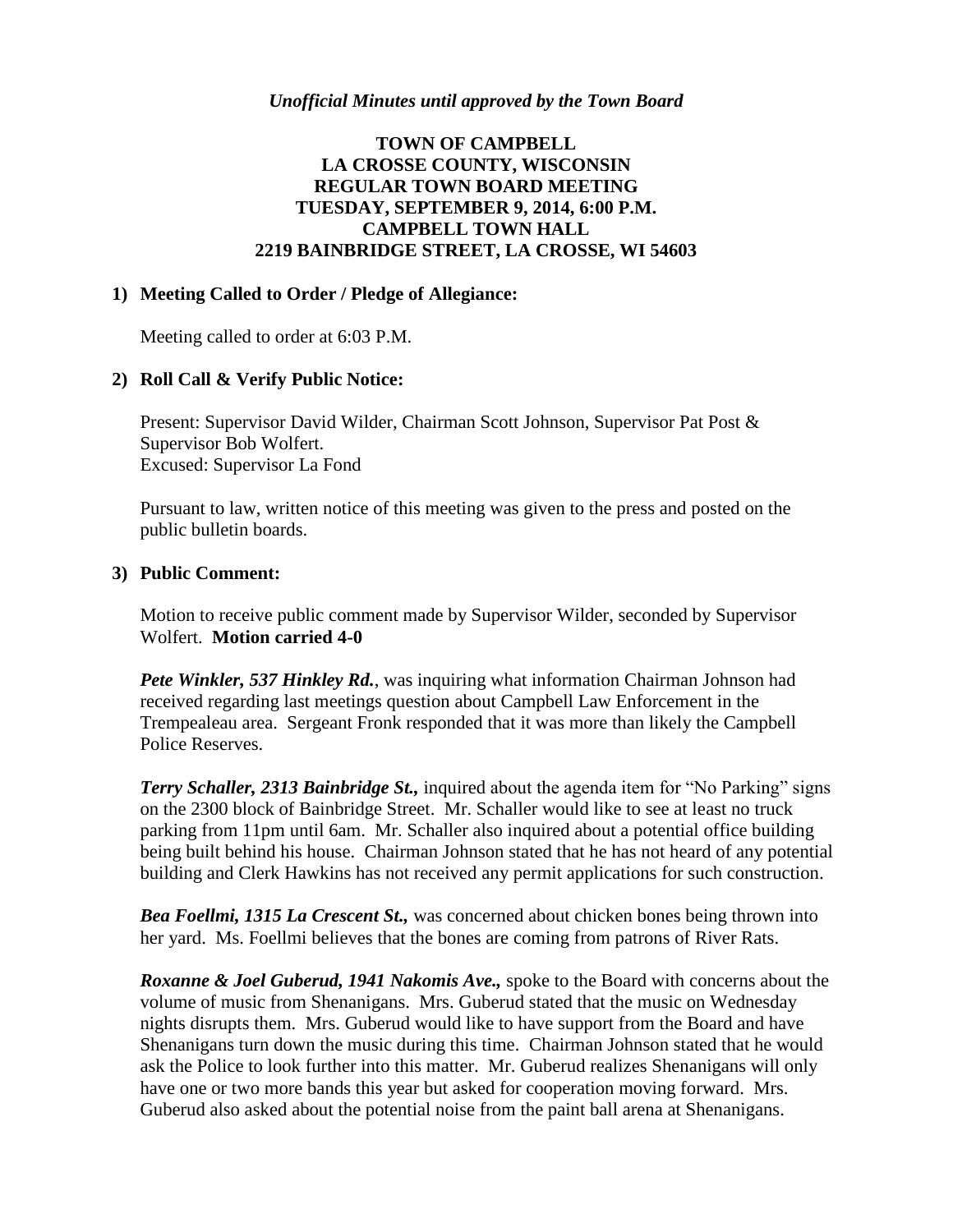*Bruce Becker, 3111 Lakeshore Dr.*, asked that the Police report also include hours worked and overtime hours. Sergeant Fronk stated that the old format is on a different computer and would ask Karla to include it. Mr. Becker also asked for an update regarding the Police contract. Chairman Johnson stated that progress was being made and would hope that the contract is in place by the end of the year. Mr. Becker also asked if Attorney Frank Dohrety has completed his investigation into Chief Kelemen. Chairman Johnson stated that the investigation was complete and the Town Board will be meeting in the near future.

Motion to close public comment made by Supervisor Post, seconded by Supervisor Wolfert. **Motion carried 4-0**

- **4) Consent Agenda: (All items listed are considered routine and will be enacted with one motion. There will be no separate discussion of these items unless a Board member so requests, in which case the item will be removed from the Consent Agenda and be considered on the Regular Agenda).**
	- **A) Approval of Minutes:** Regular Town Board Meeting 08/13/2014
	- **B) Plan Commission Meeting Recommendations: (no meetings)**

## **C) Payment of Bill:**

Motion to approve the Consent Agenda made by Supervisor Post, seconded by Supervisor Wilder. **Motion carried 4-0**

### **5) Business:**

**A)** Discussion and possible action on updating Chapters 2-5 of the Town of Campbell Code of Ordinances relating to Building Codes. (Old Business)

Clerk Hawkins presented proposed Ordinances Chapters 2-5 to the Board. Clerk Hawkins stated that the proposed Ordinance was written from the City of Onalaska's Code. Clerk Hawkins stated that the electrical, plumbing, and HVAC codes mainly reference State Statutes. Clerk Hawkins was asking the Board for guidance of the Building Code relating to zero-lot-line provisions in the Code and provisions for filling of a lot. Chairman Johnson suggested keeping the provision for zero-lot-line. Clerk Hawkins stated that County enforces provisions of a property owner bringing in fill. Chairman Johnson suggested that Clerk Hawkins look into adding some provisions into the Ordinance for fill. Clerk Hawkins asked the Town Board for approval to proceed.

### **No Further Action**

**B)** Discussion and possible action on adding permanent "No Parking" signs on the 2300 block of Bainbridge Street and on the west side of the 800-1100 blocks of Bainbridge Street. (Old Business)

Sergeant Fronk suggested to the Town Board to place "No Parking" signs for trucks over a certain weight on both sides of the street in the 2300 block of Bainbridge Street.